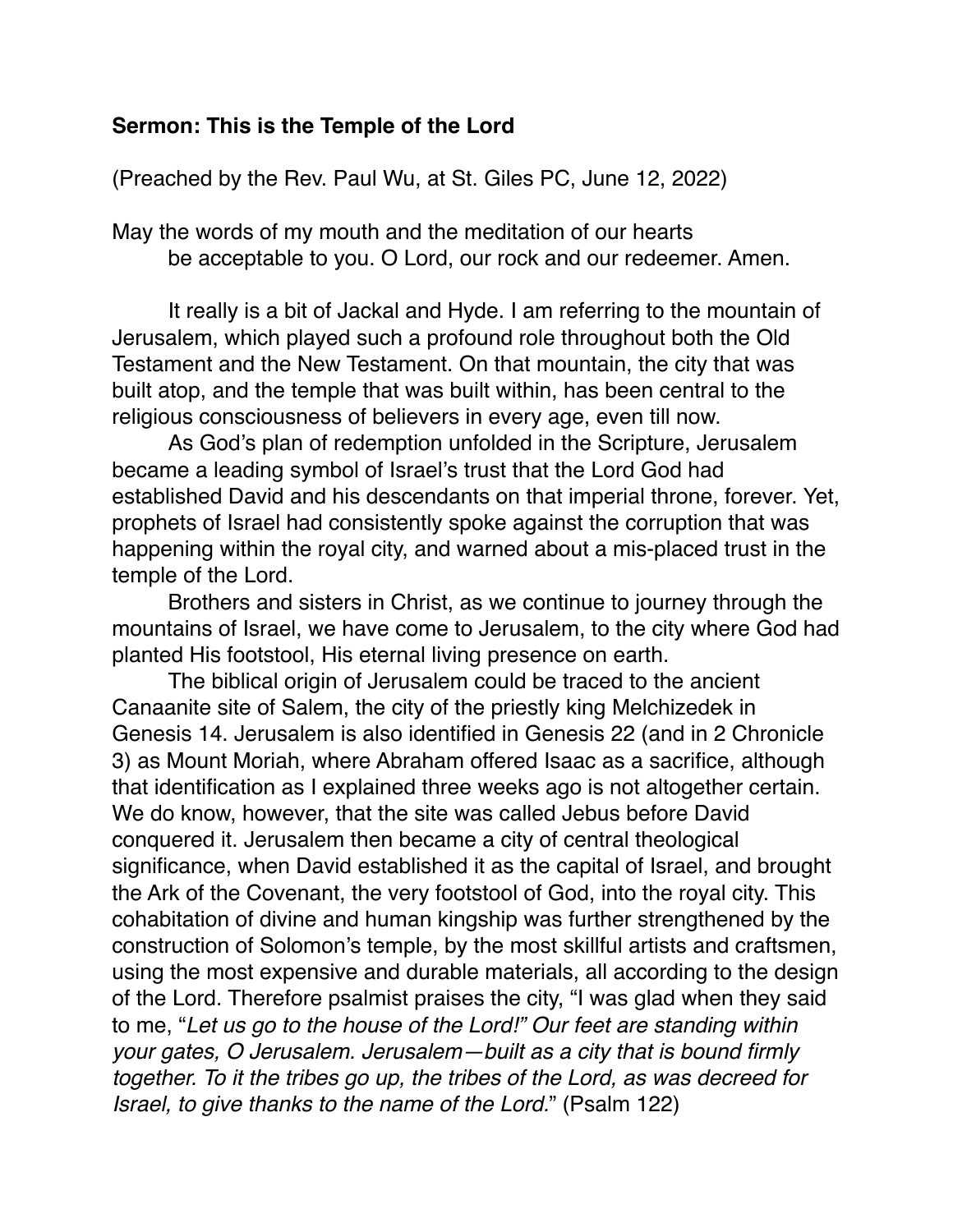Pilgrims from across Israel streamed toward Jerusalem, willingly and joyfully they came, not only as part of their religious obligation. Even foreigners from across Ancient Near East came to pay their homage, including the Queen of Sheba, or Queen of the South from the ends of the earth came. Jerusalem really was a glorious sight to behold, the zenith of the Kingdom of Israel in the presence of the Living God, Yahweh, the Lord God Almighty.

Yet, corruption and disobedience within its very wall ran rampant. Amos, the 8th century BCE prophet of Israel had already warned that the ruling class of Jerusalem had "*rejected the instruction of the Lord, and had not kept the statutes of God, and had been led astray by the same lies after which their ancestors walked"* (Amos 2:4). By the time we come to Jeremiah, the 6th century prophet of Judah, Jerusalem was described as a 'den of robbers' where people "*steal, murder, commit adultery, swear falsely, make offerings to Baal, and go after other gods that they have not known*" (Jeremiah 7:9).

What was even worse, the people of God had fallen into a false theology that as long as a descendant of David sits on the throne, and as long as the temple of the Lord is secure within, the city of Jerusalem shall never fall. They said most self-assuredly, "**This is the temple of the Lord! This is the temple of the Lord!** And we are safe!"

One could almost understand how the people of Judah came to that misplaced trust during the time of Jeremiah, when the mighty army of the invading Babylonians was camped outside the city wall. Only a couple of centuries earlier, during a very similar circumstance when the Assyrians were besieging the city, Prophet Isaiah assured the people and counselled King Hezekiah to stand firm and resist the aggressors. That very same night, an angel of the Lord swept through the Assyrian camp, and 185,000 soldiers were killed most mysteriously (Isaiah 36-37 and 2 Kings 18-19). The Lord of Host came to Jerusalem's rescue. It was believed most understandably, that God will keep the city of God eternally secure. But it came not to be.

Jerusalem did fall. The Babylonians were, as Prophet Jeremiah prophesied, the instrument of God's punishment for the corruption within the city of God. The people of God was sent into exile, resulting in this lament, "*By the rivers of Babylon—there we sat down, and there we wept when we remembered Zion (that is Jerusalem). On the willows there we hung up our harps. For there our captors asked us for songs, and our*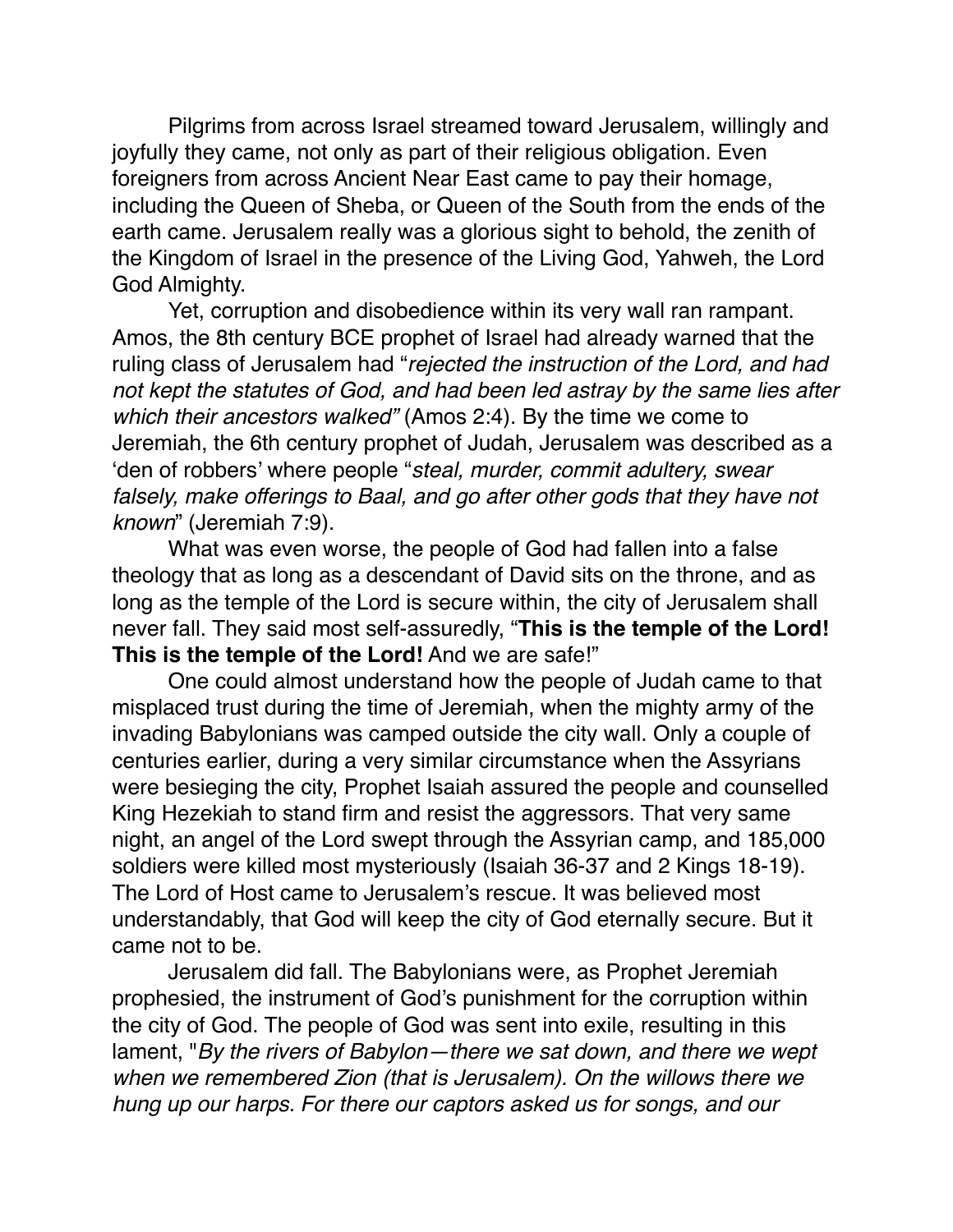*tormentors asked for mirth, saying, "Sing us one of the songs of Zion!*"" (Psalm 137:1-3)

On the one hand, the destruction of Jerusalem came to symbolize the rejection of Israel. The blessings that once dwelt in the city were gone. "*I will remove Judah also out of my sight, as I have removed Israel, and I will reject this city that I have chosen, Jerusalem, and the house of which I said, 'My name shall be there.'"*, says the Lord (2 Kings 23:27). On the other hand, Israel's hope for restoration from exile was expressed by the image of a restored Jerusalem. When the people of God returned from exile in 539 BCE, rebuilding the temple and the city was the top priority for the returnees.

Yet the same pattern of Jackal and Hyde, the same emotion of love and hate, of joy and sorrow, of praise and lament persisted right up till the time of Jesus. Jesus proclaimed that the work of Christ constituted the restoration of the people of God, "*to bring good news to the poor; to proclaim release to the captives and recovery of sight to the blind, to set free those who are oppressed"* (Luke 4:18-19). As such, the work of Christ was closely connected with the restored Jerusalem as he proclaimed the kingdom of God, the imperial destiny of God's chosen people. This destiny could only be realized, however, with Jerusalem as the place of divine and Davidic kingship.

Yet for all that manifest destiny, Jesus was particularly condemning of the temple, of what was happening inside it. When he first visited the temple, in our reading this week of the Gospel of John 2:13-22, Jesus found the people selling cattle, sheep, and doves and money changers seated at their tables. So he made a whip of cords, overturned their tables and drove all of them out of the temple of the Lord. When confronted by the religious authority of the day, "*What sign can you show us for doing this?*" Jesus replied, "*Destroy this temple, and in three days I will raise it up.*"

He was speaking of course of the temple of his body, a spiritual temple that was incomprehensible to the people that day. But after Jesus was crucified and raised from the dead, his disciples remembered and believed the words of their Lord.

So as the community of faith gathers, this day or any other day, this place or any other place, we ought to remember **this is the temple of the Lord**, not the one in the city of Jerusalem, not this sanctuary nor any other earthly structure. The body of Christ is the temple of the Lord! We as the community of faith, the Church, is the temple of the Lord.